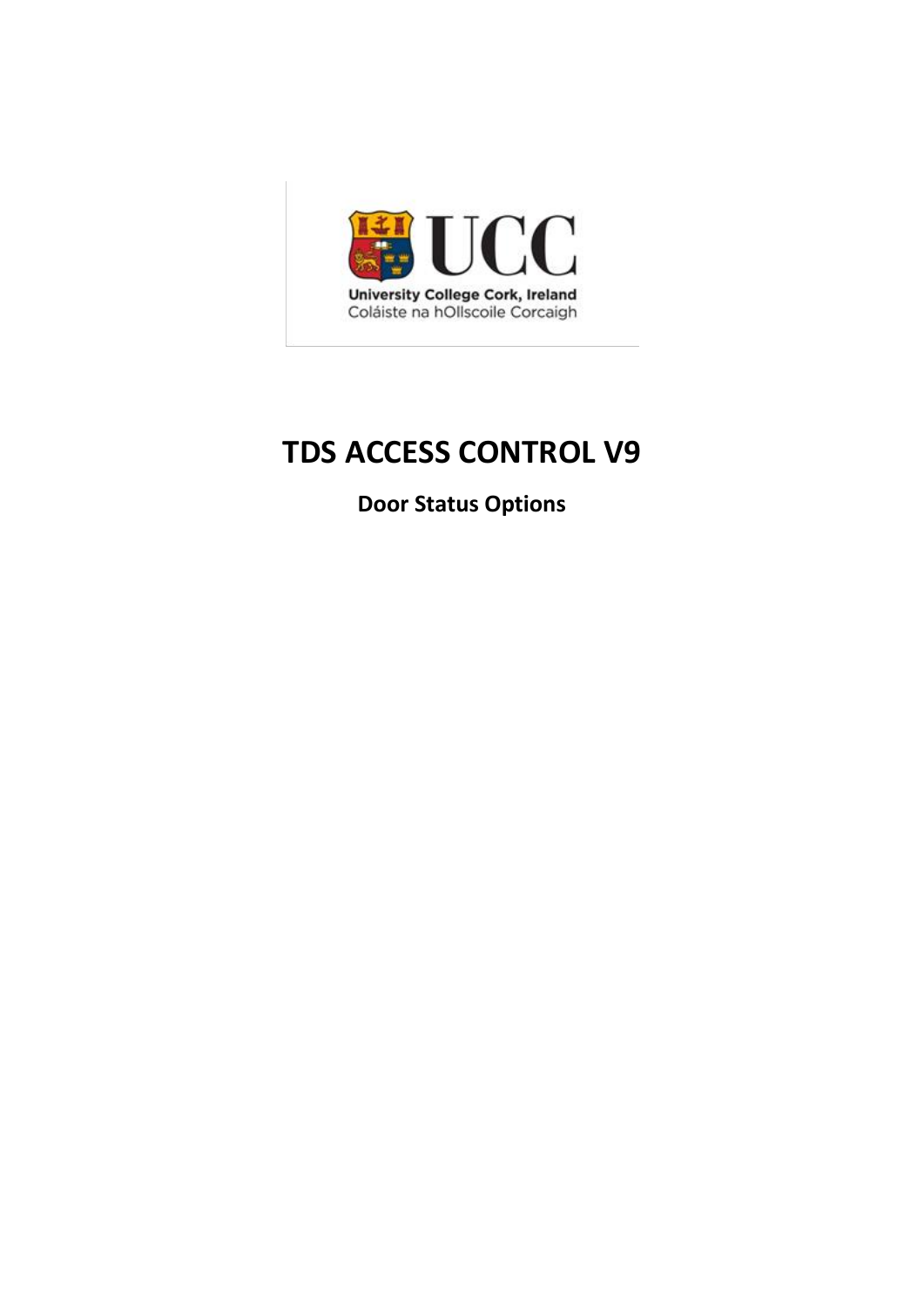# Contents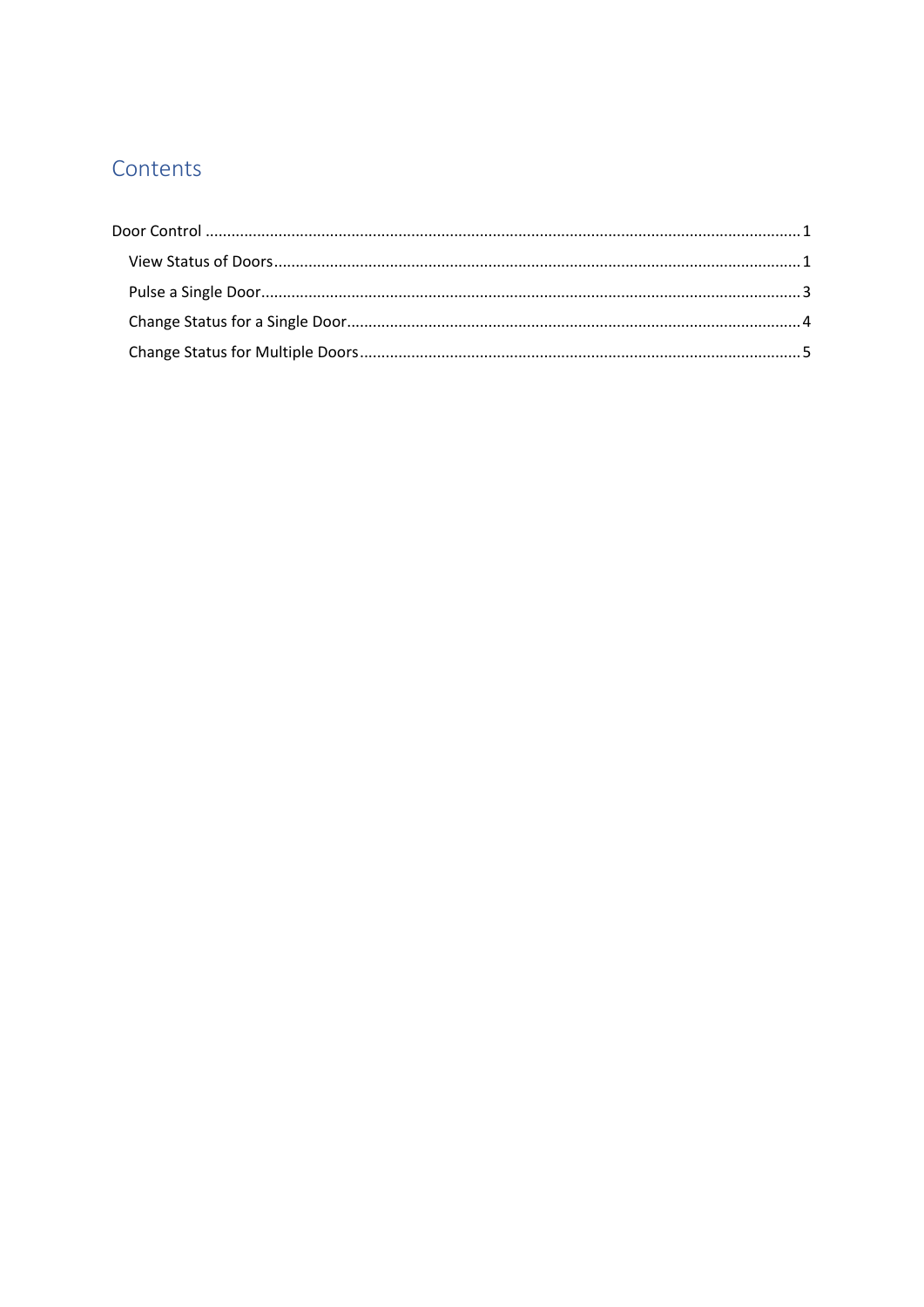## <span id="page-2-0"></span>Door Control

The Door Control portlet allows the user to view the current status of all active doors (Terminals/Doors) within their assigned zones in TDS Access V9.

#### **Valid Door Status:-**

- a. **Locked** The Terminal/Door is locked and can only be opened with a valid UCC card that has been granted permission.
- b. **Opened** the Terminal/Door is open and a UCC card is not required to open the Door.
- c. **Blocked** All cards are blocked, a valid UCC card will not open this Terminal/Door.
- d. **Profile** A Time Profile is required here and a valid UCC card is required to open the Terminal/Door outside of the times specified in the Time Profile configuration. For example, a door may be open between 9am and 5pm and a valid UCC card is needed outside of those times.

## <span id="page-2-1"></span>View Status of Doors

1. Select **Menu** => **Task** => **Door Control**



2. The Door Control portlet displays in terminal code order a list of all Terminals/Doors with their current door status:-

Use the **keyword search** to search for a particular Terminal/Door (1). You will see a list of doors within the zone(s) that you have been assigned on the system.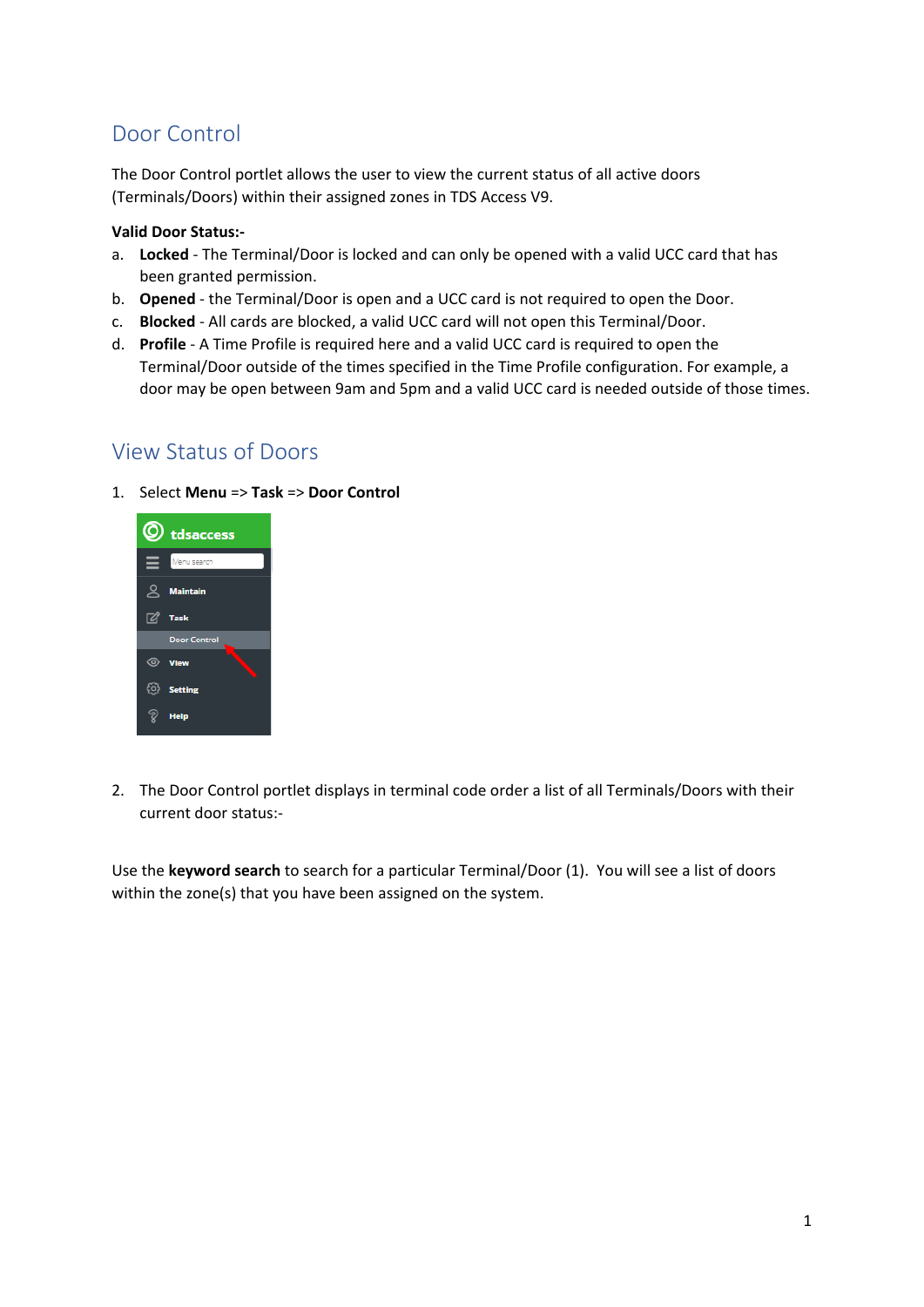|                                    | © Door Control       |                             |                                   |             |                     |                |                         | 人名米                  |
|------------------------------------|----------------------|-----------------------------|-----------------------------------|-------------|---------------------|----------------|-------------------------|----------------------|
| Keyword search                     |                      |                             |                                   |             |                     |                | 画<br>Change Door Status | $\equiv$             |
| Action                             | <b>Terminal Code</b> | <b>Terminal Description</b> | <b>Terminal Short Description</b> | Door Status | <b>Time Profile</b> | Time Profile D | Terminal Type           | <b>Terminal Type</b> |
| $\blacksquare$ $\blacksquare$<br>□ | 00000103             | Lobby In (Card)             |                                   | Opened      |                     |                | 55                      | 9290 Child           |
| $\square$ $\square$                | 00000330             | Canteen                     |                                   | Locked      |                     |                | 60                      | <b>BLE Gateway</b>   |
| 圓∝<br>□                            | 00000331             | Software Dept.              |                                   | Locked      |                     |                | 60                      | <b>BLE Gateway</b>   |
| EX<br>□                            | 00000332             | Training Room               |                                   | Locked      |                     |                | 60                      | <b>BLE Gateway</b>   |
| ■⊘<br>n                            | 00000333             | Project Delivery            |                                   | Locked      |                     |                | 60                      | <b>BLE Gateway</b>   |
| E B<br>□                           | 00000334             | <b>Engineering</b>          |                                   | Opened      |                     |                | 60                      | <b>BLE Gateway</b>   |
| ∎ ⊘                                | 00000335             | 3rd Party Office            |                                   | Locked      |                     |                | 60                      | <b>BLE Gateway</b>   |
| $\square$ $\square$<br>□           | 00000336             | Boardroom                   |                                   | Locked      |                     |                | 60                      | <b>BLE Gateway</b>   |
| ρø<br>□                            | 00000337             | Sales Dept.                 |                                   | Blocked     |                     |                | 60                      | <b>BLE Gateway</b>   |
| $\square$ $\square$<br>⊓           | 00000338             | Admin/Finance               | Admin/Finance                     | Blocked     |                     |                | 60                      | <b>BLE Gateway</b>   |
| 圓∝<br>□                            | 00000339             | CEOs Office                 |                                   | Locked      |                     |                | 60                      | <b>BLE Gateway</b>   |
| $\blacksquare$ $\bowtie$           | 00000340             | Stephen B's Office          |                                   | Locked      |                     |                | 60                      | <b>BLE Gateway</b>   |
| $\blacksquare$ $\blacksquare$<br>п | 00000341             | SB - Boardroom              |                                   | Locked      |                     |                | 60                      | <b>BLE Gateway</b>   |
| E B<br>□                           | 00001343             | Lobby Hotspot               |                                   | Locked      |                     |                | $\mathbb{1}$            | T&A Terminal (9.     |
| ∎ ⊘<br>□                           | 00001383             | All Non-Wired Doors Orchard |                                   | Locked      | 201                 | CardLink 24 Ho | 44                      | CardLink Door        |
| 68                                 | 00001403             | Training Room               |                                   | Locked      |                     |                | $\mathbb{1}$            | T&A Terminal (9.     |
| ΠØ<br>⊓                            | 00001424             | Main Door In - Pin          |                                   | Locked      |                     |                | 55                      | 9290 Child           |
| $\square$ $\square$<br>$\Box$      | 00001425             | Main Door Out               |                                   | Locked      |                     |                | 55                      | 9290 Child           |
|                                    |                      | Lobby to Stairs             |                                   | Locked      |                     |                | 55                      | 9290 Child           |
| 圓∝<br>□                            | 00001426             |                             |                                   |             |                     |                |                         |                      |

3. Use **More Options** to filter search criteria – Click on the 3 dots icon  $\cdots$  on the top righthand corner of the screen to view the **More Options** dialog box.

| More options |                                  | More options     |
|--------------|----------------------------------|------------------|
|              | Site Select site                 |                  |
|              | Zone   Select zone               |                  |
|              | Terminal Select terminal         |                  |
|              | Door Status   Select door status |                  |
| Q Search     |                                  | <b>dividends</b> |

You can filter your search to display:-

- Terminals/Doors belonging to a specific site or zone.
- A particular Terminal/Door
- All Terminals/Doors currently with a selected door status.
- 4. Toggle on the auto refresh button at the bottom of the screen (click the button so it remains dark grey) to ensure door statuses displayed are updated if there is a change.

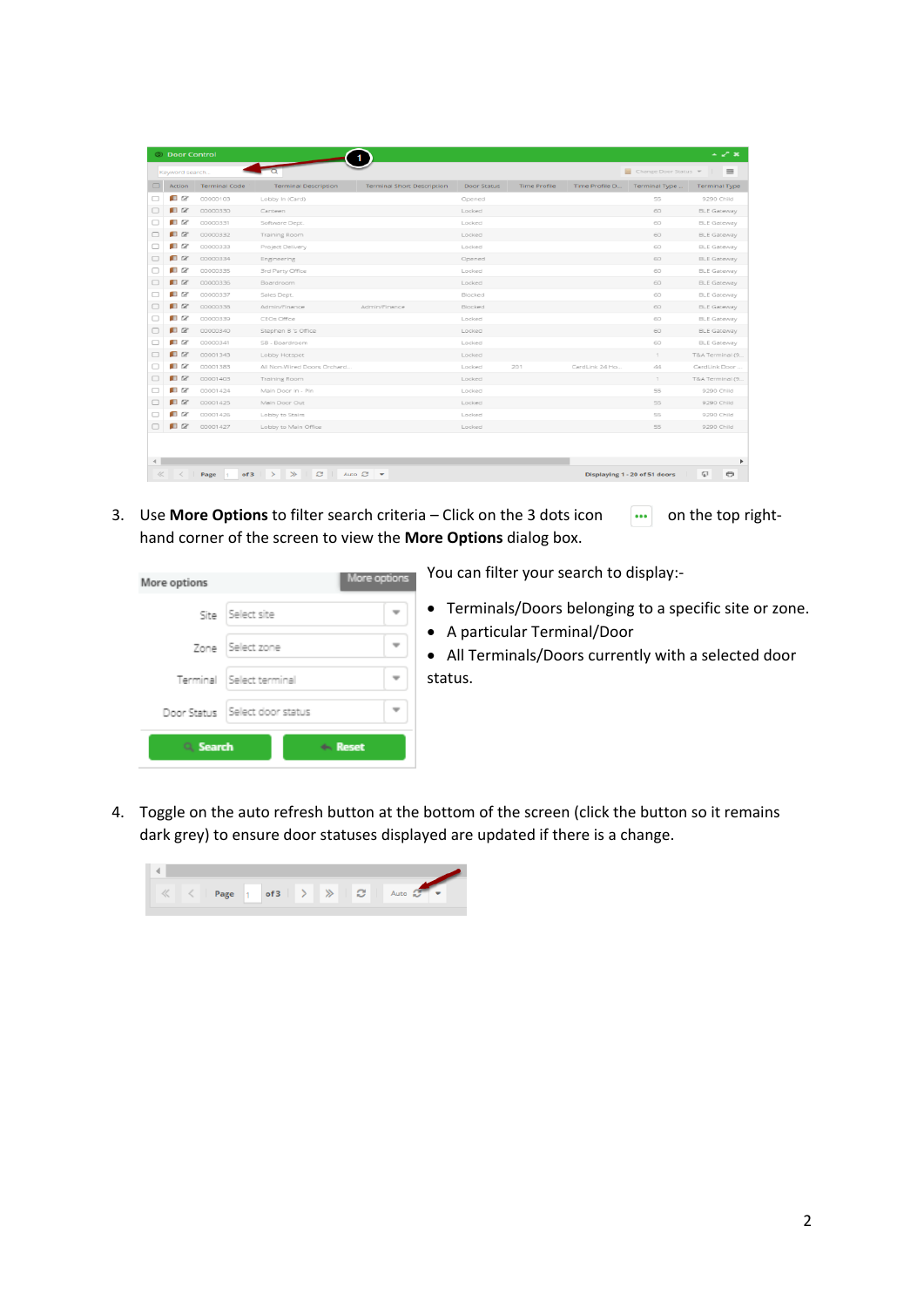## <span id="page-4-0"></span>Pulse a Single Door

The pulse open door functionality allows a user to send a pulse to release the door for three seconds to let a person gain access.

1. Find required door - Use keyword search or the More Options 3 dots icon  $\cdots$  to find the door (terminal) to open.

|     | Keyword search |                     | Q                             | Change Door Status<br>Change All Door Status<br>. |                    |                     |              |                     |                      |                     |               |                  |                   |  |
|-----|----------------|---------------------|-------------------------------|---------------------------------------------------|--------------------|---------------------|--------------|---------------------|----------------------|---------------------|---------------|------------------|-------------------|--|
| IС  | <b>Action</b>  | <b>Terminal Cod</b> | <b>Terminal Description</b>   | <b>Terminal Short Descriptic</b>                  | <b>Door Status</b> | <b>Time Profile</b> | Time Profile | <b>Terminal Typ</b> | <b>Terminal Type</b> | <b>In Zone Code</b> | In Zone Desc  | <b>Site Code</b> | <b>Site Descr</b> |  |
| ╹   |                | 00000066            | Kane-4.20 Training Room 2     |                                                   | Locked             |                     |              | 5                   | 9290 Child           | 16000               | Computer Trai | UCC1             | University 6      |  |
| ╹   |                | 00000067            | Kane-4.22 Training Room 1     |                                                   | Locked             |                     |              | ь.                  | 9290 Child           | 16000               | Computer Trai | UCC1             | University        |  |
| ╹   | 囪              | 00001828            | OCB- Eating Room RU.10        |                                                   | Locked             |                     |              | 55                  |                      | 1000                | Students      | UCC1             | University        |  |
| ╹   |                | 00001829            | OCB- Sensory Room 2 RU.06     |                                                   | Locked             |                     |              | 55                  |                      | 1000                | Students      | UCC1             | University        |  |
| Iσ  | П              | 00001830            | OCB- Respite Room 2 RU.08     |                                                   | Locked             |                     |              | 55                  |                      | 1000                | Students      | UCC1             | University        |  |
| ╹   |                | 00001831            | OCB- Sensory Room 1 RU.04     |                                                   | Locked             |                     |              | 55                  |                      | 1000                | Students      | UCC1             | University        |  |
| l O | 囪              | 00001832            | OCB- Lobby to Kitchen RG.06   |                                                   | Locked             |                     |              | 55                  |                      | 1000                | Students      | UCC1             | University        |  |
| ╹   |                | 00001833            | OCB- Lobby to Stairwell RG.09 |                                                   | Locked             |                     |              | 55                  |                      | 1000                | Students      | UCC1             | University (      |  |
| Iσ  |                | 00001834            | OCB- Ground Floor Lift        |                                                   | Locked             |                     |              | 55                  |                      | 1000                | Students      | UCC1             | University        |  |
|     |                |                     |                               |                                                   |                    |                     |              |                     |                      |                     |               |                  |                   |  |

2. Click **Pulse Door Open** Icon – Click the **brown door icon** in the **Action Column** to open the door.

| C Door Control / 00001833 - OCB- Lobby to Stairwell RG.09<br><b>Dashboard</b> |                                           |                             |                                               |  |                     |                      |                     |                      |                          |              |                      |                         |
|-------------------------------------------------------------------------------|-------------------------------------------|-----------------------------|-----------------------------------------------|--|---------------------|----------------------|---------------------|----------------------|--------------------------|--------------|----------------------|-------------------------|
| Keyword search                                                                |                                           |                             |                                               |  |                     |                      |                     |                      | ■ Change All Door Status |              | Change Door Status ▼ | $\bullet\bullet\bullet$ |
| <b>Action</b>                                                                 | <b>Terminal Cod</b>                       | <b>Terminal Description</b> | <b>Terminal Short Description Door Status</b> |  | <b>Time Profile</b> | <b>Time Profile </b> | <b>Terminal Typ</b> | <b>Terminal Type</b> | <b>In Zone Code</b>      | In Zone Desc | <b>Site Code</b>     | <b>Site Descr</b>       |
| $\Box$ $\Box$ $\Box$                                                          | 00001833<br>OCB- Lobby to Stairwell RG.09 |                             |                                               |  |                     |                      | 55                  |                      | 1000                     | Students     | UCC'                 | University (            |

3. Click yes to confirm

| Pulse Door Open |                                                          |  |  |  |  |  |  |  |  |
|-----------------|----------------------------------------------------------|--|--|--|--|--|--|--|--|
| ۱.              | Do you want to pulse OCB- Lobby to Stairwell RG.09 open? |  |  |  |  |  |  |  |  |
|                 | <b>Yes</b><br><b>No</b>                                  |  |  |  |  |  |  |  |  |

4. Once the user presses **Yes**, a message will appear in the bottom right of the screen to say whether or not the door pulse was successful.

| Success                                                                                    |  |
|--------------------------------------------------------------------------------------------|--|
| OCB- Lobby to Stairwell RG.09 was pulsed<br>Displaying 1 - 1 of <b>OPED</b> <sub>brs</sub> |  |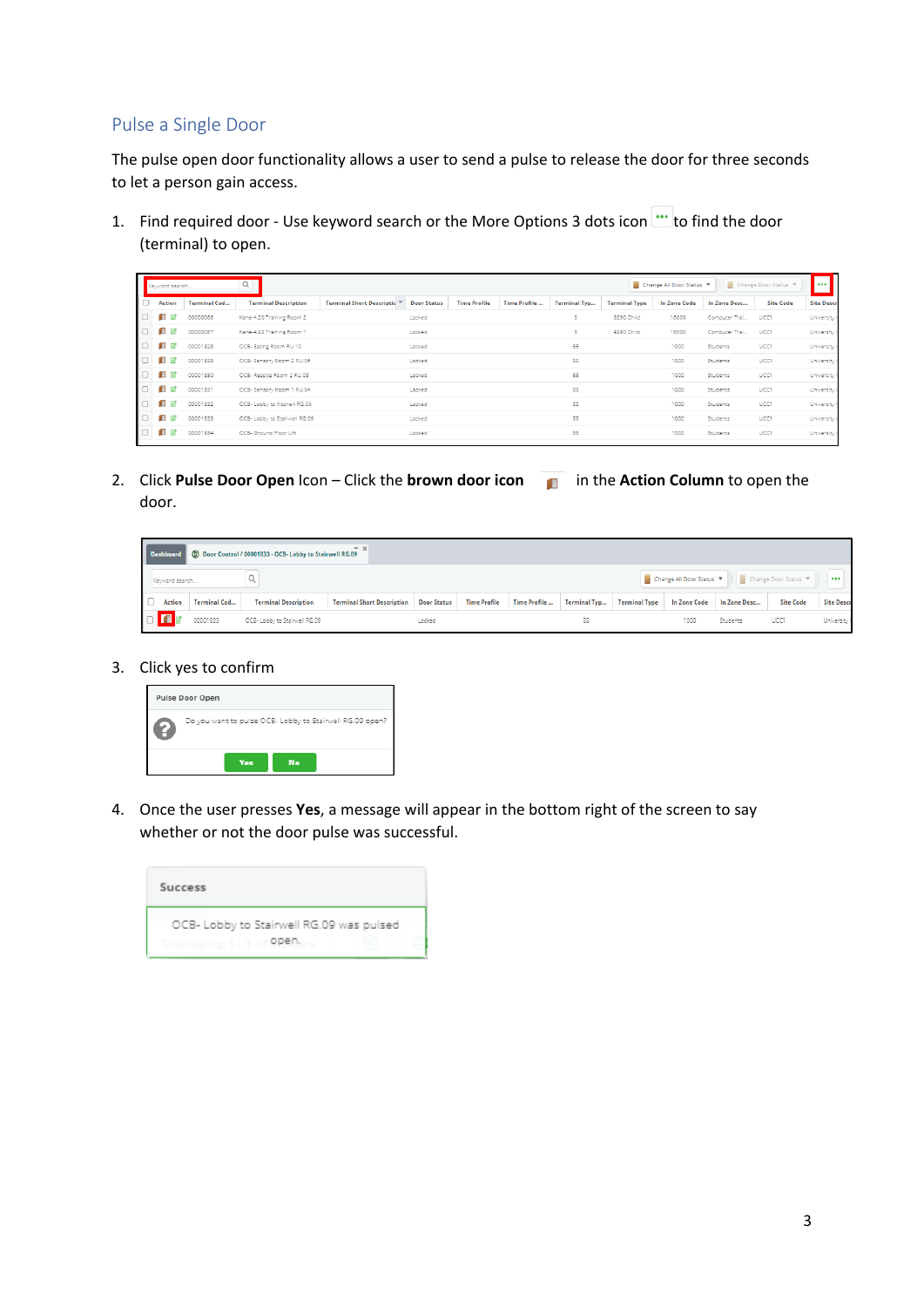## <span id="page-5-0"></span>Change Status for a Single Door

The status of a single door can be changed to locked (person requires a badge to gain entry), opened (no badge required to gain entry), blocked (no badges will gain entry) or a time profile applied (where badges are only required at certain times).

1. Find required door - Use keyword search or the More Options 3 dots icon  $\cdots$  to find the door (terminal) to open.

| ll     | Q<br>Keyword search |                     |                               |                                  |                    |                     |              |                     |                      |              | Change Door Status<br>Change All Door Status<br>. |                  |                   |  |  |
|--------|---------------------|---------------------|-------------------------------|----------------------------------|--------------------|---------------------|--------------|---------------------|----------------------|--------------|---------------------------------------------------|------------------|-------------------|--|--|
| ╹      | <b>Action</b>       | <b>Terminal Cod</b> | <b>Terminal Description</b>   | <b>Terminal Short Descriptic</b> | <b>Door Status</b> | <b>Time Profile</b> | Time Profile | <b>Terminal Typ</b> | <b>Terminal Type</b> | In Zone Code | In Zone Desc                                      | <b>Site Code</b> | <b>Site Descr</b> |  |  |
| $\Box$ |                     | 00000066            | Kane-4.20 Training Room 2     |                                  | Locked             |                     |              | 5                   | 9290 Child           | 16000        | Computer Trai                                     | UCC1             | University        |  |  |
| $\Box$ |                     | 00000067            | Kane-4.22 Training Room 1     |                                  | Locked             |                     |              | 5                   | 9290 Child           | 16000        | Computer Trai                                     | UCC1             | University        |  |  |
| $\Box$ | 12                  | 00001828            | OCB- Eating Room RU.10        |                                  | Locked             |                     |              | 55                  |                      | 1000         | Students                                          | UCC1             | University        |  |  |
| $\Box$ | Ø                   | 00001829            | OCB- Sensory Room 2 RU.06     |                                  | Locked             |                     |              | 55                  |                      | 1000         | Students                                          | UCC1             | University        |  |  |
| $\Box$ | Ø                   | 00001830            | OCB- Respite Room 2 RU.08     |                                  | Locked             |                     |              | 55                  |                      | 1000         | Students                                          | UCC1             | University        |  |  |
| $\Box$ | 啓                   | 00001831            | OCB- Sensory Room 1 RU.04     |                                  | Locked             |                     |              | 55                  |                      | 1000         | Students                                          | UCC1             | University        |  |  |
| $\Box$ | r2                  | 00001832            | OCB- Lobby to Kitchen RG.06   |                                  | Locked             |                     |              | 55                  |                      | 1000         | Students                                          | UCC1             | University        |  |  |
| $\Box$ | Ø                   | 00001833            | OCB- Lobby to Stairwell RG.09 |                                  | Locked             |                     |              | 55                  |                      | 1000         | Students                                          | UCC1             | University        |  |  |
| $\Box$ | Ø                   | 00001834            | OCB- Ground Floor Lift        |                                  | Locked             |                     |              | 55                  |                      | 1000         | Students                                          | UCC1             | University f      |  |  |

1. Click the **Edit icon in the Action Column** next to the door to change.

| $- x$<br>C Door Control / 00001833 - OCB- Lobby to Stairwell RG.09<br><b>Dashboard</b> |        |                     |                             |                                   |                    |                     |              |                     |                      |              |              |                  |                   |
|----------------------------------------------------------------------------------------|--------|---------------------|-----------------------------|-----------------------------------|--------------------|---------------------|--------------|---------------------|----------------------|--------------|--------------|------------------|-------------------|
| Change Door Status<br>■ Change All Door Status<br>Keyword search                       |        |                     |                             |                                   |                    |                     |              |                     | $\cdots$             |              |              |                  |                   |
|                                                                                        | Action | <b>Terminal Cod</b> | <b>Terminal Description</b> | <b>Terminal Short Description</b> | <b>Door Status</b> | <b>Time Profile</b> | Time Profile | <b>Terminal Typ</b> | <b>Terminal Type</b> | In Zone Code | In Zone Desc | <b>Site Code</b> | <b>Site Descr</b> |
| 00001833<br>OCB- Lobby to Stairwell RG.09<br>Locked                                    |        |                     |                             |                                   |                    |                     |              | 1000                | Students             | UCC1         | University   |                  |                   |

2. The **Edit** door status form will display the terminal code, description and the current status for the door. Select the new status from the drop-down list.



3. Click **Save** to save the new status.

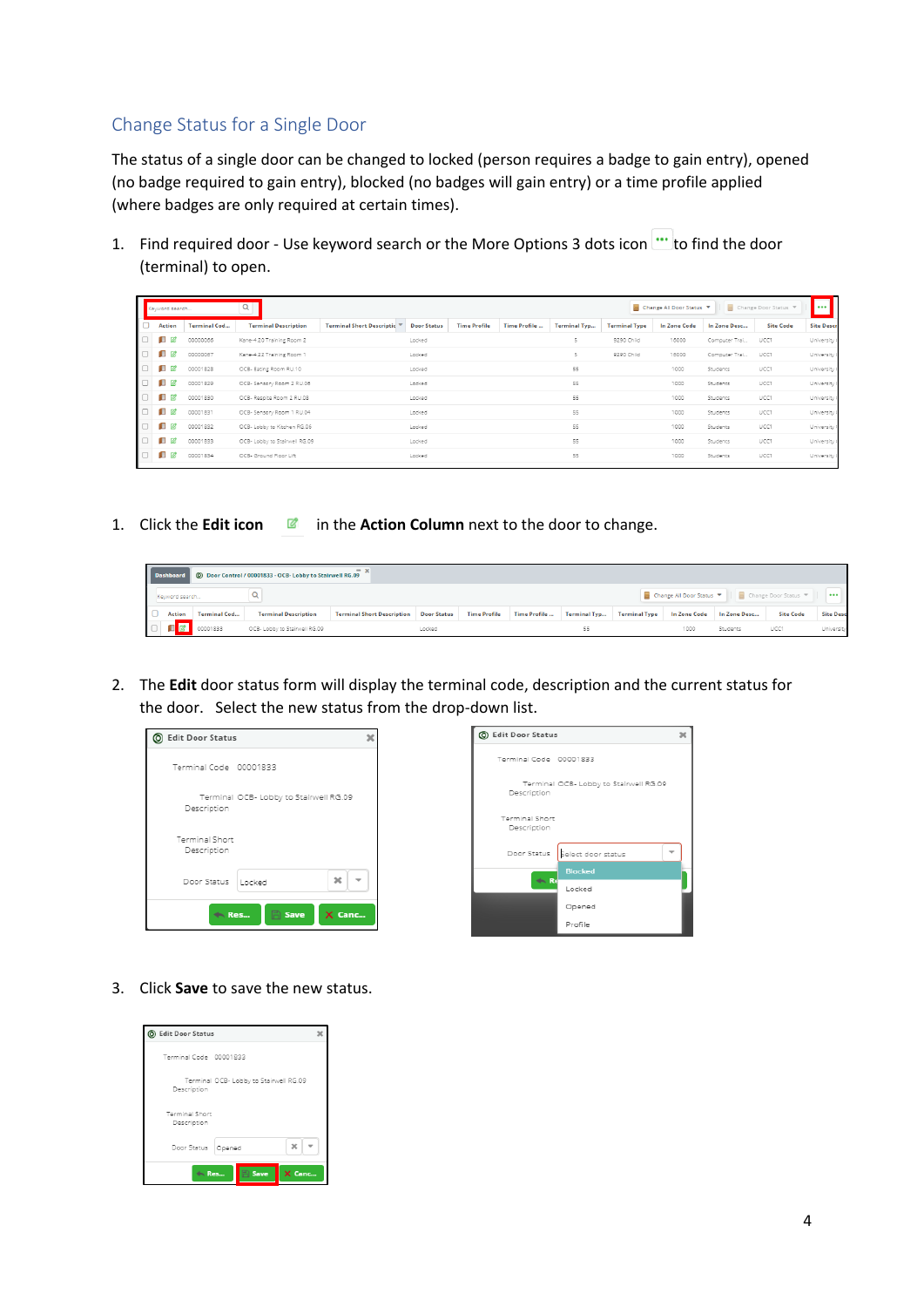4. A confirmation message will appear in the bottom right of the screen and the door will appear in the portlet with its new status.

| Success |         |  |
|---------|---------|--|
|         | Success |  |

**Note**: If the status of the door was changed by another user while this popup form was open, an error message will appear informing the user to confirm this change again.

### <span id="page-6-0"></span>Change Status for Multiple Doors

The status of a group of doors can be changed at the same time. Available statuses are **Locked** (person requires a badge to gain entry), **Opened** (no badge required to gain entry), **Blocked** (no badges will gain entry) or a **Profile** applied (where badges will gain entry at certain times).

1. Find the required doors - Use more options or keyword search or scroll through the list to find the doors required.

|        | - 2 x<br>© Door Control / Dublin Orchard Avenue / Dublin Orchard Zone |                      |                             |                                   |             |                     |                |                    |                      |  |  |  |  |  |
|--------|-----------------------------------------------------------------------|----------------------|-----------------------------|-----------------------------------|-------------|---------------------|----------------|--------------------|----------------------|--|--|--|--|--|
|        | Keyword search                                                        |                      |                             |                                   |             |                     |                | Change Door Status | $\equiv$             |  |  |  |  |  |
| $\Box$ | Action                                                                | <b>Terminal Code</b> | <b>Terminal Description</b> | <b>Terminal Short Description</b> | Door Status | <b>Time Profile</b> | Time Profile D | Terminal Type      | <b>Terminal Type</b> |  |  |  |  |  |
| n      | $\blacksquare$ $\alpha$                                               | 00000103             | Lobby In (Card)             |                                   | Opened      |                     |                | 55                 | 9290 Child           |  |  |  |  |  |
| п      | $\square$ $\square$                                                   | 00000330             | Canteen                     |                                   | Locked      |                     |                | 60                 | <b>BLE Gateway</b>   |  |  |  |  |  |
| Ω      | $\square$ $\alpha$                                                    | 00000331             | Software Dept.              |                                   | Locked      |                     |                | 60                 | <b>BLE Gateway</b>   |  |  |  |  |  |
| п      | $\square$                                                             | 00000332             | Training Room               |                                   | Locked      |                     |                | 60                 | <b>BLE Gateway</b>   |  |  |  |  |  |
|        | $\square$ $\alpha$                                                    | 00000333             | Project Delivery            |                                   | Locked      |                     |                | 60                 | <b>BLE Gateway</b>   |  |  |  |  |  |
| П      | $\square$                                                             | 00000334             | Engineering                 |                                   | Opened      |                     |                | 60                 | <b>BLE Gateway</b>   |  |  |  |  |  |
| □      | $\square$ $\alpha$                                                    | 00000335             | 3rd Party Office            |                                   | Locked      |                     |                | 60                 | <b>BLE Gateway</b>   |  |  |  |  |  |
| □      | $\blacksquare$                                                        | 00000336             | Boardroom                   |                                   | Locked      |                     |                | 60                 | <b>BLE Gateway</b>   |  |  |  |  |  |
| п      | $\blacksquare$                                                        | 00000337             | Sales Dept.                 |                                   | Blocked     |                     |                | 60                 | <b>BLE Gateway</b>   |  |  |  |  |  |
| □      | $\square$                                                             | 00000338             | Admin/Finance               | Admin/Finance                     | Blocked     |                     |                | 60                 | <b>BLE Gateway</b>   |  |  |  |  |  |
| n      | $\blacksquare$                                                        | 00000339             | CEOs Office                 |                                   | Locked      |                     |                | 60                 | <b>BLE Gateway</b>   |  |  |  |  |  |
| n      | $\square$ $\square$                                                   | 00000340             | Stephen B's Office          |                                   | Locked      |                     |                | 60                 | <b>BLE Gateway</b>   |  |  |  |  |  |
| n      | $\blacksquare$                                                        | 00000341             | SB - Boardroom              |                                   | Locked      |                     |                | 60                 | <b>BLE Gateway</b>   |  |  |  |  |  |
|        | $\square$                                                             | 00001343             | Lobby Hotspot               |                                   | Locked      |                     |                | $\mathbf{1}$       | T&A Terminal (9      |  |  |  |  |  |

- 2. Select doors Check the tick box beside the required doors or use the select all (1). When one door has been selected the change door status button will activate at the top right of the portlet (2).
- 3. Select new status from the dropdown list.

|                          |                            |               | O Door Control / Dublin Orchard Avenue / Dublin Orchard Zone |                                   |             | $\overline{2}$      |                |                    | - 2 x                |
|--------------------------|----------------------------|---------------|--------------------------------------------------------------|-----------------------------------|-------------|---------------------|----------------|--------------------|----------------------|
|                          | Keyword search             |               | Q                                                            |                                   |             |                     |                | Change Door Status | $\equiv$             |
| ☞                        | Action                     | Terminal Code |                                                              | <b>Terminal Short Description</b> | Door Status | <b>Time Profile</b> | Time Profile D | Terminal Type      | <b>Terminal Type</b> |
| $\overline{\mathcal{A}}$ | $\square$                  |               | Lobby In (Card)                                              |                                   | Opened      |                     |                | 55                 | 9290 Child           |
| $\overline{\mathcal{A}}$ | $\Box$ $\alpha$            | 00000330      | Canteen                                                      |                                   | Locked      |                     |                | 60                 | <b>BLE Gateway</b>   |
| $\boxtimes$              | $\square$                  | 00000331      | Software Dept.                                               |                                   | Locked      |                     |                | 60                 | <b>BLE Gateway</b>   |
| $\overline{\mathcal{A}}$ | $\square$                  | 00000332      | <b>Training Room</b>                                         |                                   | Locked      |                     |                | 60                 | <b>BLE Gateway</b>   |
| $\overline{\mathcal{A}}$ | $\square$                  | 00000333      | Project Delivery                                             |                                   | Locked      |                     |                | 60                 | <b>BLE Gateway</b>   |
| $\boxtimes$              | $\square$                  | 00000334      | <b>Engineering</b>                                           |                                   | Opened      |                     |                | 60                 | <b>BLE Gateway</b>   |
| $\overline{\mathcal{A}}$ | $\square$ $\alpha$         | 00000335      | <b>3rd Party Office</b>                                      |                                   | Locked      |                     |                | 60                 | <b>BLE Gateway</b>   |
| $\boxtimes$              | $\square$                  | 00000336      | Boardroom                                                    |                                   | Locked      |                     |                | 60                 | <b>BLE Gateway</b>   |
| $\sqrt{2}$               | $\blacksquare$<br>$\alpha$ | 00000337      | Sales Dept.                                                  |                                   | Blocked     |                     |                | 60                 | <b>BLE Gateway</b>   |
| $\overline{\mathcal{A}}$ | $\square$ $\square$        | 00000338      | Admin/Finance                                                | Admin/Finance                     | Blocked     |                     |                | 60                 | <b>BLE Gateway</b>   |
| $\boxtimes$              | $\square$                  | 00000339      | CEOs Office                                                  |                                   | Locked      |                     |                | 60                 | <b>BLE Gateway</b>   |
| $\overline{\mathcal{C}}$ | EZ                         | 00000340      | Stephen B's Office                                           |                                   | Locked      |                     |                | 60                 | <b>BLE Gateway</b>   |
| $\triangledown$          | n<br>$\alpha$              | 00000341      | SB - Boardroom                                               |                                   | Locked      |                     |                | 60                 | <b>BLE Gateway</b>   |